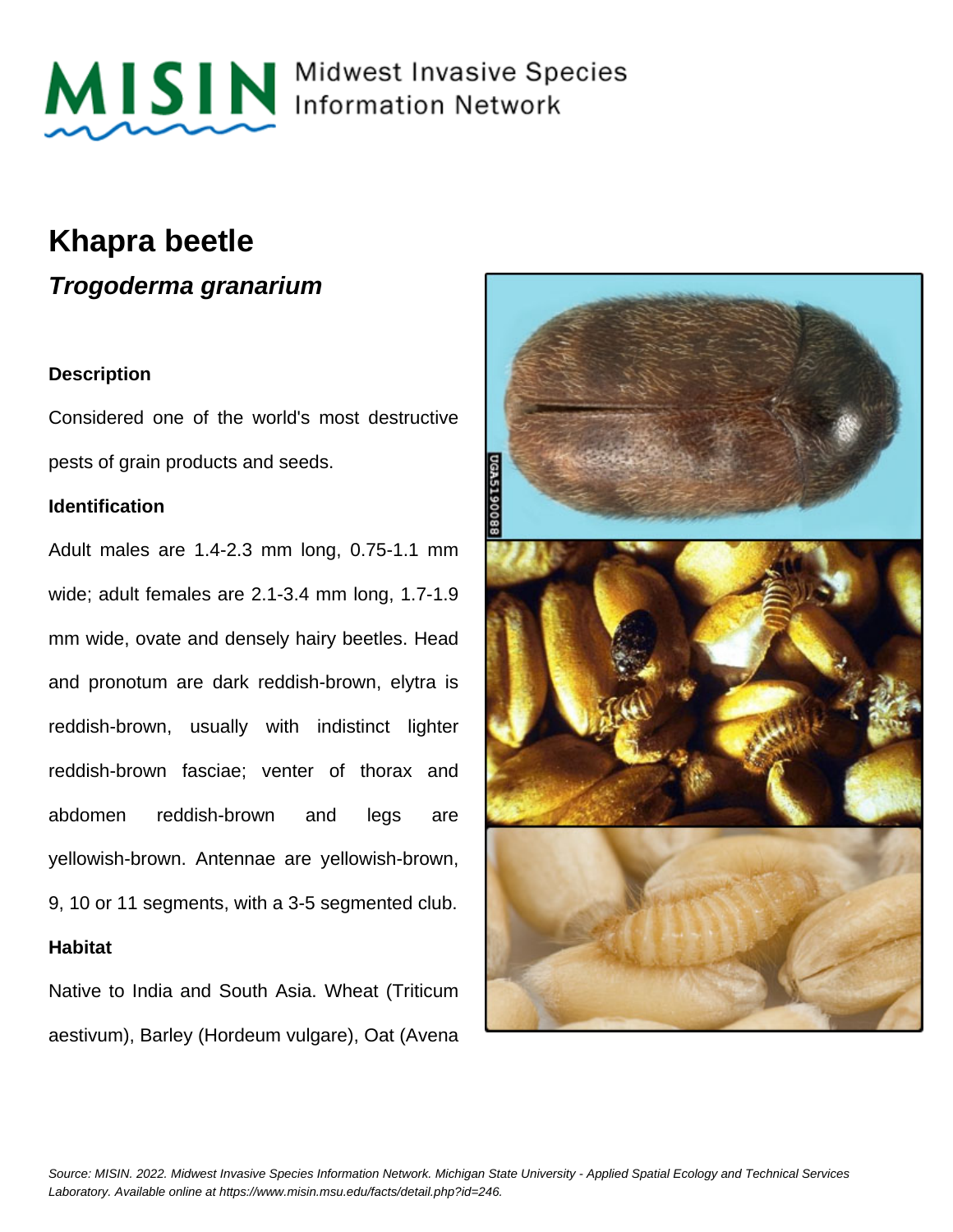# MISIN Midwest Invasive Species

sativa), Rye, Maize(Zea mays), Rice (Oryza sativa), Flour, Malt, Noodles, Stored agricultural products, including spices, grains and packaged foods

### **Reproduction**

Exhibit gonochorism (reproduction involving separate male and female individuals). Development rates and survival varies depending on the host, temperature, light, moisture, season, based on these factors there can be from 1 to 9 generations per year. Adult lifespan is between 12-25 days and females lay between 50-100 eggs. Larvael development usually takes 4-6 weeks. Larvae molt between 4-15 times. The pupal state lasts 2-5 days and quiescent adult stage lasts 1-2 days. Larval stage can last from a month to a year, if it enters diapause. They are capable of surviving without food for a period of several years.

#### **Impact**

No direct effects on the environment. Larvae typically attack the embryo point or a weak place in the